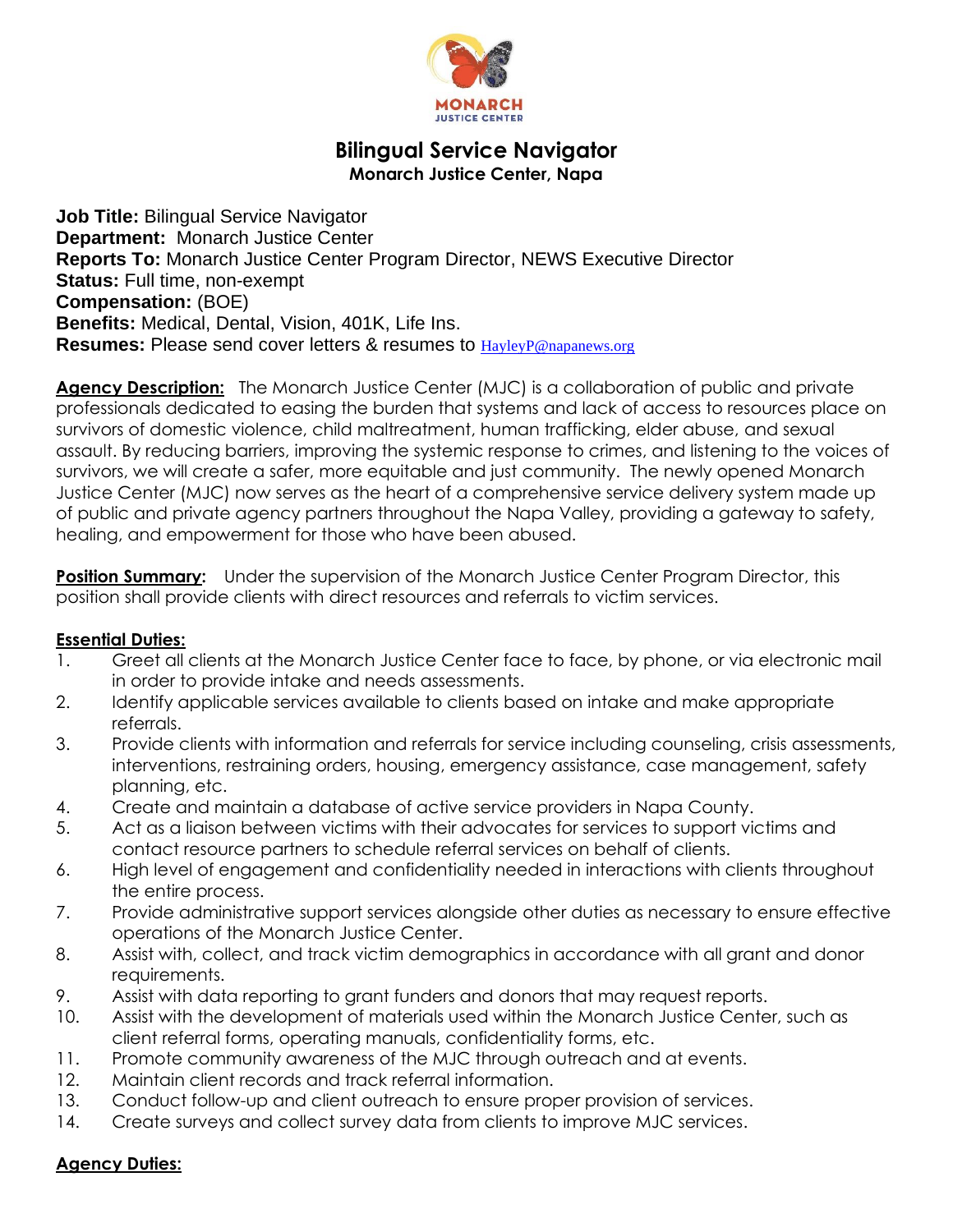- 1. Research, develop, and maintain good working relationships with providers from other agencies and systems.
- 2. Provide orientation to new on- and off-site partners; provide tours and MJC education to donors and other interested parties.
- 3. Identify gaps in service or processes and make improvements as needed.
- 4. Maintain and manage logs for resources utilized in compliance with industry standards.
- 5. Participate actively in all required staff meetings and training opportunities.
- 6. Maintain all current licensing and/or professional certification requirements.
- 7. Abide by all provisions of the Personnel Manual.
- 8. Perform other related duties needed as assigned.

## **Education and Experience:**

- 1. A four-year degree from an accredited university in human services, criminal justice, social work, or relevant field, OR 3 years work experience with one or all of the following: victims of domestic violence, sexual assault, elder and dependent adult abuse, child maltreatment, or human trafficking.
- 2. Skills in problem solving; ability to analyze situations effectively and take appropriate action.
- 3. Ability to work independently as well as within a cohesive team setting and to maintain confidentiality at all times.
- 4. Self-starter with a proactive, solutions-oriented mindset. Asking questions encouraged.
- 5. Dependable & detail-oriented.
- 6. Strong drive to serve community preferred.
- 7. Must be comfortable serving culturally diverse populations.

## **Language and Communication Skills:**

- 1. Non-judgmental listening and crisis intervention skills.
- 2. Excellent communication & collaboration skills.
- 3. Strong oral and written English and Spanish language skills are required.

# **Computer Skills, Certificates, Licenses, & Registrations**

1. Must be able to operate basic office equipment & software.

# **Physical Demands**

The physical demands described here are representative of those that must be met by an employee to successfully perform essential functions of this job. Reasonable accommodations can be made to enable individuals with disabilities to perform the essential functions. Employee is required to talk and hear, and use hands and fingers to operate a computer and telephone keyboard. Employee may be required to help move small items less than 45 lbs.

## **Work Environment**

Monarch is dedicated to providing safety, hope, healing and empowerment for survivors of domestic and sexual abuse. Equally, Monarch is committed to promoting safe communities and social change through prevention, intervention, education, and advocacy throughout Napa County. It is our belief that in order to promote respect within the lives of those we serve, we must first start by respecting and honoring those we work with here at Monarch.

## **Travel:**

1. Occasional conference or other off site training required

## **Requirements:**

- 1. Fingerprinting and criminal background check
- 2. Valid Driver's License